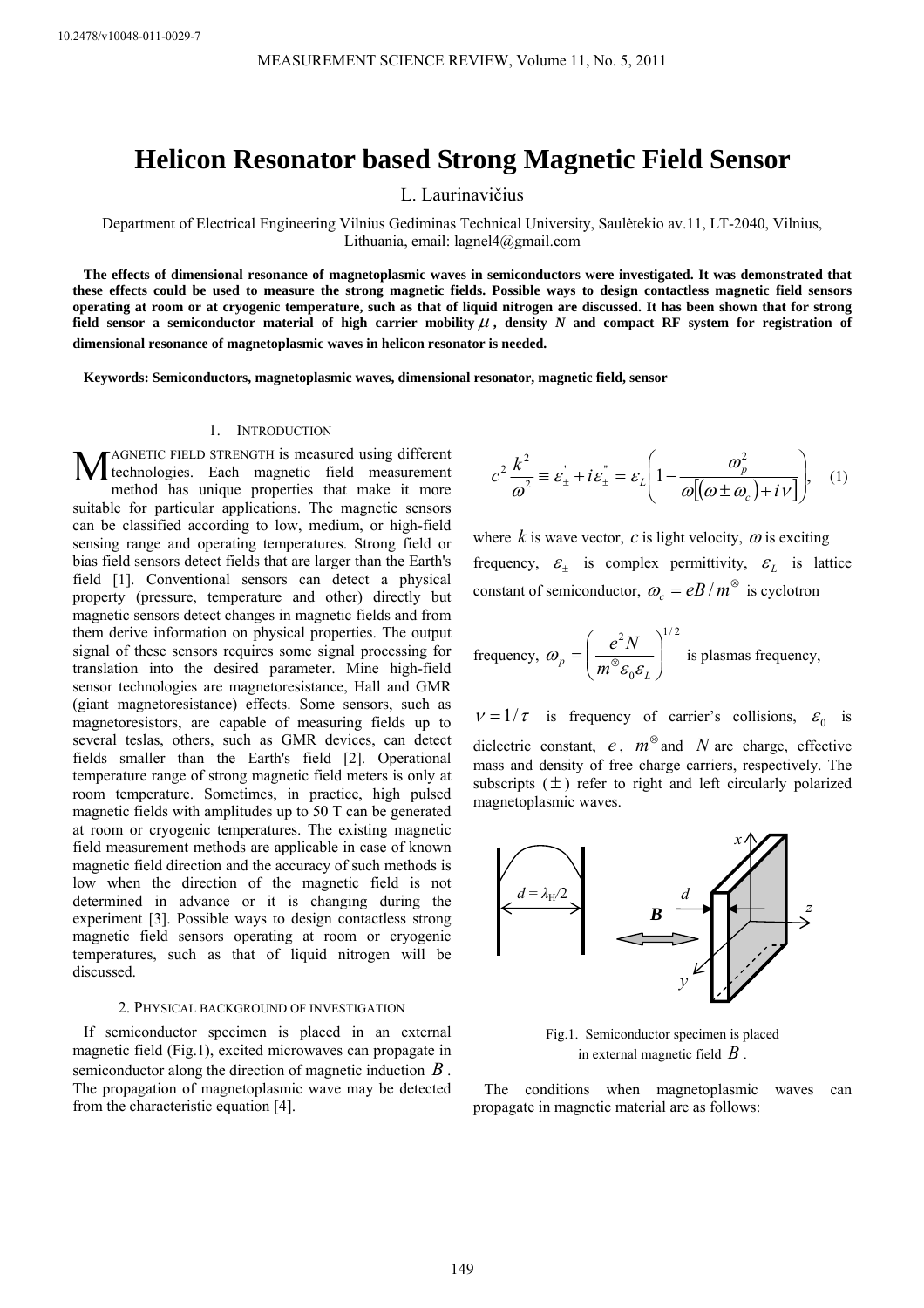$$
\omega \pm \omega_c >> v; \quad \omega_c >> \omega; \quad \omega_c \tau \equiv \mu B >> 1, \tag{2}
$$

where  $\mu$  is mobility of free charge carriers (electrons).

The helicon waves (left polarized, direction of circular polarization coincides with cyclotron rotation of free charge carriers) are only of interest for practical application (for measurement of the strong magnetic fields).

The equations of real and imaginary parts of complex permittivity for helicon wave in the case of strong magnetic field  $\mu$ *B* >> 1 looks as follows [5]:

$$
\varepsilon_{-}^{'} = \varepsilon_{L} \left( 1 + \frac{\omega_{p}^{2}}{\omega \omega_{c}} \right) = \varepsilon_{L} \left( 1 + \frac{eN}{\varepsilon_{L} \varepsilon_{0} \omega B} \right), \qquad (3)
$$

$$
\varepsilon_{-}^{''} = \frac{\varepsilon_{L}\omega_{p}^{2}v}{\omega\omega_{c}^{2}} = \frac{eN}{\varepsilon_{0}\omega B^{2}\mu}.
$$
 (4)

The length of helicon waves  $\lambda$ <sup>*H*</sup> is determined by equation

$$
\lambda_H / 2 = \frac{c}{\omega} \frac{1}{\sqrt{\varepsilon}} = \frac{c}{\omega} \left( \frac{\varepsilon_0 \omega B}{eN} \right)^{1/2}.
$$
 (5)

It means that it is possible to determine the density of free charge carriers *N* by observation of resonances of magnetoplasmic microwaves in magnetic materials [6]. When mine (half – length) dimensional resonance is observed, the value of density *N* is determined by simple equation

$$
N = \frac{A \cdot B}{d^2 \cdot f_R},\tag{6}
$$

Where  $f_R$  is resonance frequency  $(d = \lambda_H / 2)$ , *d* is thickness of the specimen and  $A = const.$ 

 Physical background of the operation of magnetic field sensor is based on the effect of the dimensional resonance of magnetoplasmic waves in known semiconductor plate (free charge carriers  $N$  and  $\mu$ ) placed in the static magnetic field.

## 3. RESULTS

The technical possibility to realize the magnetic field induction *B* sensor with the help of high frequency Hall effect in semiconductors was proposed by the author [7]. A current-carrying InSb semiconductor plate is kept in a magnetic field and has two electrodes. The Hall voltage increases with applied field to several teslas. The temperature dependence of the voltage is governed by the temperature dependence of the carrier mobility  $\mu$ . Different semiconductor materials and different doping levels result in trade-offs between sensitivity and temperature dependence of sensor.

The main objective of the present paper is to show that it is possible to determine the magnetic induction *B* by observation of dimensional resonances of magnetoplasmic microwaves in small size semiconductors. In semiconductors the phase velocity of magnetoplasmic microwaves is  $10<sup>4</sup>$  times less than the speed of light. Thus the dimensions of resonators (thickness of plane-parallel plates, Fig.1) for mine dimensional resonance are less than 1mm in high frequency (HF) range (wavelength in the free space  $\lambda$  < 10 m).

A semiconductor sample (helicon resonator) should be placed into DC magnetic field *B* and AC microwave field *b.* Then, by satisfying the conditions of helicon origination (2) we may obtain coupling of coils of a resonant character.

A non-contacting high field sensor may be developed by applying two perpendicular micro-strip lines (coils) to a semiconductor layer (plate) of finite dimensionality.

Fig.2 shows the principle construction of a helicon resonator based magnetic field sensor. Two inner conductors coming from the inlet and output port cross under an angle of 90 degrees are connected to the outer conductor at the other end. They are isolated from each other where they cross each other. A semiconductor disk – helicon resonator is situated between the inner and outer conductors. A HF current in inner conductor (1) generates a HF magnetic field in the semiconductor disk. When the constant magnetic field  $B = 0$ , the oscillating magnetic field has only one component (for example  $b<sub>x</sub>$ ) and there is no signal in the outlet of the sensor. If field  $B \neq 0$ , the perpendicular  $b_y$ component will appear and magnetoplasmic helicon waves will coupling lumped elements. The interaction between magnetic fields of the windings and the average field of the standing wave in semiconductor has resonant character.



Fig.2. Principle construction of helicon resonator based magnetic field sensor.

The magnetic induction *B* can be easily calculated from typical amplitude frequency response in Fig.3:

$$
B = 1.28 \cdot 10^{-25} N \cdot f_R \cdot d^2. \tag{7}
$$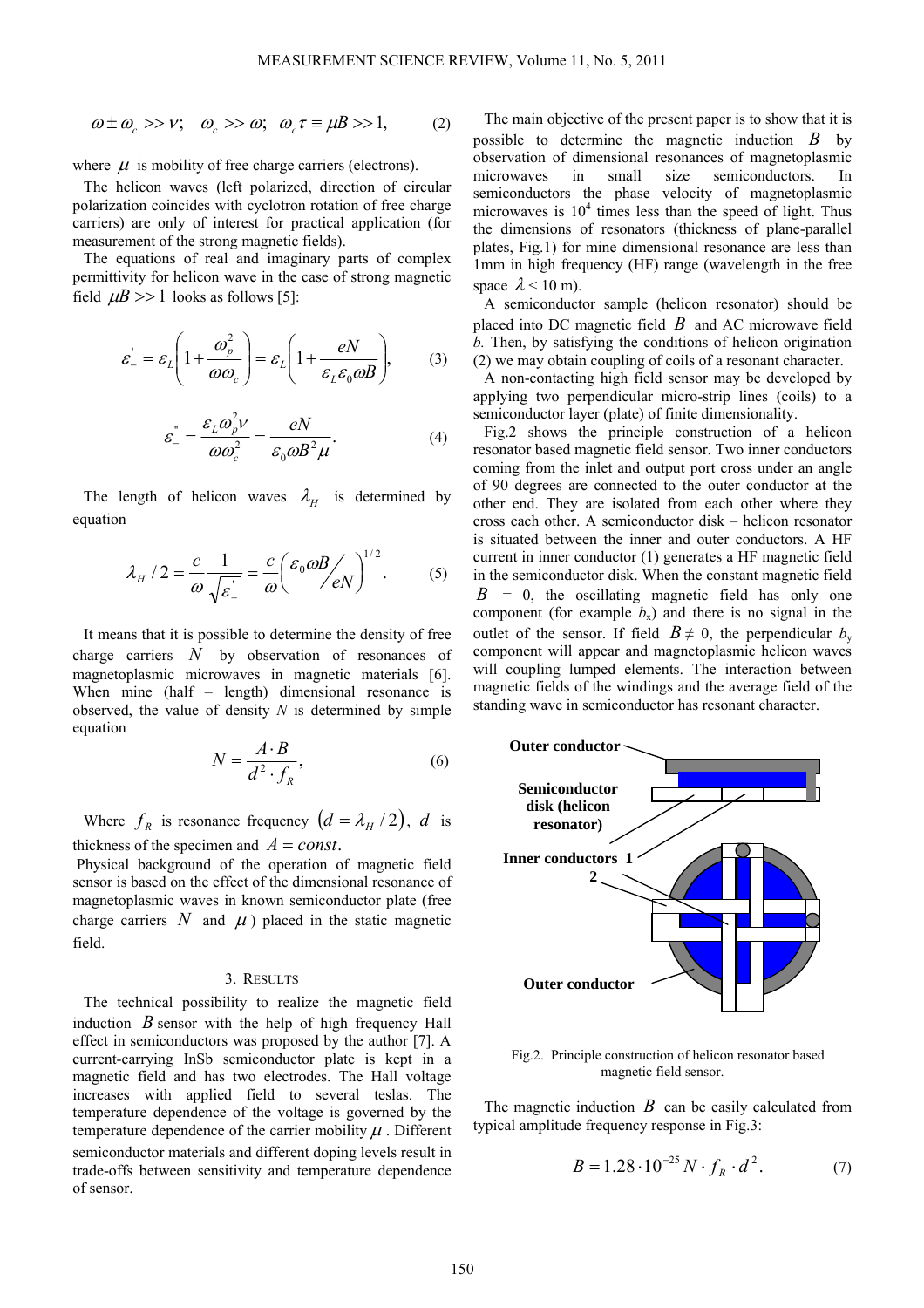The rate of coupling between the perpendicular micro-strip lines depends on quality *Q* of the dimensional resonator and on the filling of micro-strip lines by semiconductor core. In Fig.3 it is a measure of magnitude of the output as a function of frequency, in comparison to the input, when filling of micro-strip lines is different (amplitude vs. frequency dependences 1-4). Comparison of amplitude frequency responses shows, that amplitude of peak (quality *Q* of the dimensional resonator) is lower for partly filling sensor (curve 4).



Fig.3. A typical amplitude frequency response. Here  $U_0$  and  $U$  are voltages of generated and indicated (propagated through semiconductor plate) high frequency signals.

For the development of strong magnetic field sensors a semiconductor material of high carrier mobility  $\mu$  and high

## density *N* of main free charge carriers is needed.

The most suitable semiconductor material for the magnetic field sensor is narrow-gap Te-doped *n*-InSb, where the  $\omega_c \tau = 1$  condition may be achieved in the magnetic fields of 0.2 Tesla (at room or cryogenic temperature) and density of electrons more times exceeding density of holes. For sensors operating at room or liquid nitrogen temperatures the semiconductor alloy  $Cd<sub>x</sub>Hg<sub>1-x</sub>Te$  with high temperatureindependent density of electrons  $(x = 0.1 - 0.15)$  is suitable.

There are some possibilities to observe the dimensional resonances of magnetoplasmic microwaves in the semiconductor layer and to determine the resonant frequency.

Since the resonant frequency of the objects under test is mainly in the radio frequency (RF) range (50-1000 MHz) and small sensor dimensions are required, we have employed a RF system. The helicon waves are excited by transmitting antenna. The scattered fields are then received by the receiving antenna, which has the capability of recording waveforms with bandwidth up to 1 GHz. To extract the resonant frequencies from the waves it is necessary to employ various data processing methods.

A simplified block diagram of high magnetic field meter is shown in Fig.4.

A magnetic field sensor (1) is put in a magnetic field generated by axial solenoids (2). Fast switching RF signal generator (3) is connected through a coaxial cable to exciting micro-strip line (coil) (4): inner conductor of coaxial cable is connected to inner conductor of sensor and outer conductor (metallic shield) is connected to outer conductor of sensor. The helicon wave is excited in local area of a semiconductor core. Propagating across semiconductor helicon waves is indicated by receiving micro-strip line (coil) (5), situated perpendicularly to the exciting line. A receiving signal is registered by recorder (6). The described magnetoplasmic magnetic field meter has also a high frequency detector (7), cryogenic system, signal analyser and system for controlling radio frequency output, which are not shown.



Fig.4. Block diagram of high magnetic field meter

The operation of the offered high magnetic field sensor has been demonstrated by measurement of magnetic induction (flux density) of magnetic systems with rare earth permanent magnet material: disc shape  $SmCo<sub>5</sub>$  magnets (diameter 55 mm and thickness 20 mm; max. energy  $(BH)_{\text{max}} = 20$  MGOe; axially magnetized). The sensor is held at fixed distance (5 mm) from the face of the magnet or in the middle of 10 mm gap between two "iron-circuit" magnets (Fig. 5). The space between the poles of a magnet is filled with wood or any other non-magnetic material with a hole in the middle. The sensor can be fixed at any place of the sensor location hole and can scan the gap and provide flux density measurements at different points.

Results of measurements using different magnetic field measurement techniques are shown in Fig.5. The measurements were repeated several times.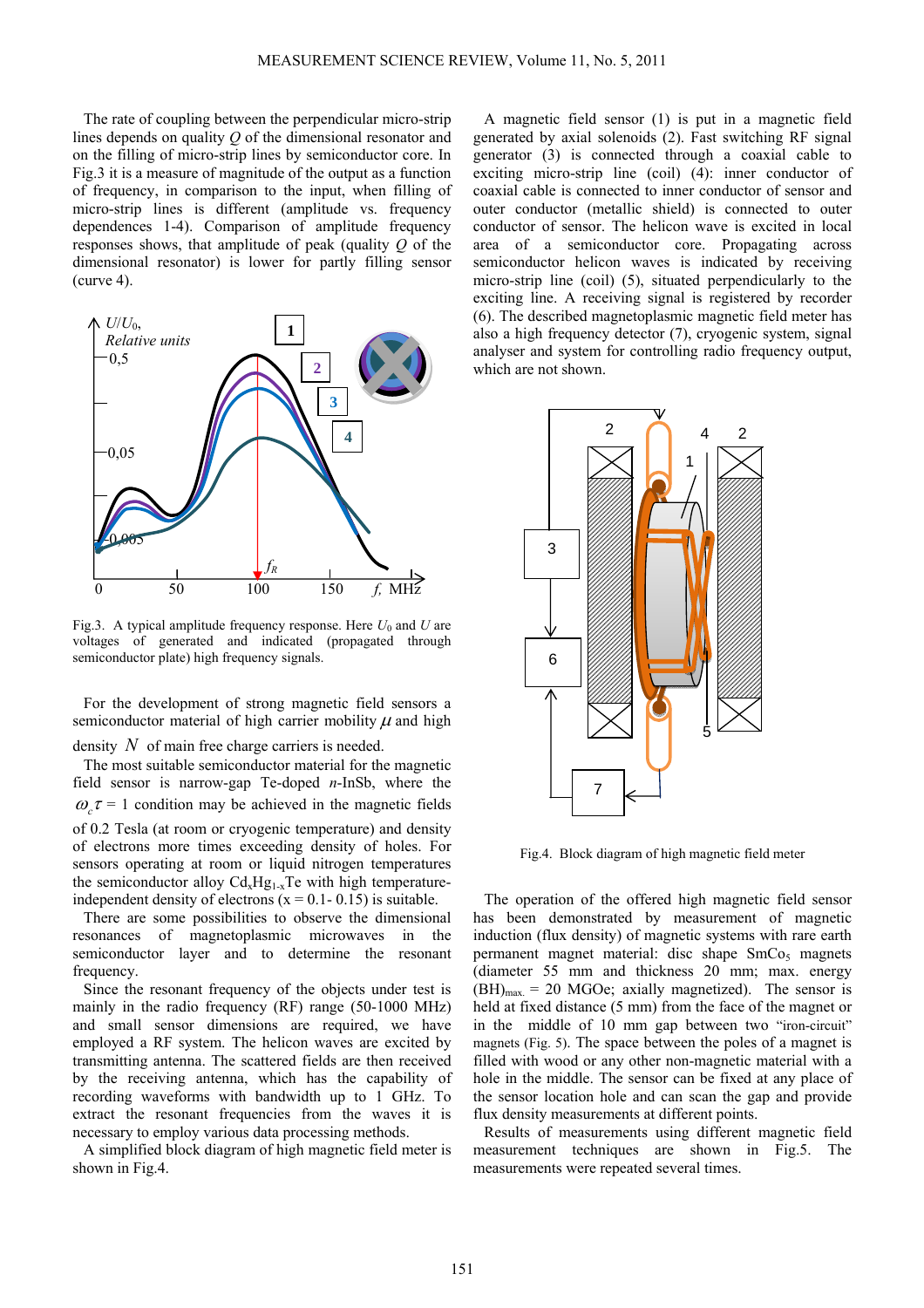

Fig.5. A comparison of the measured magnetic field strength on the active surfaces of rare earth neodymium (NdFeB) or (SmCo) disc-type permanent "open-circuit" and "iron-circuit" magnets using Hall (magnetic field strength meter FH 55) and helicon sensor.

A comparison of the curves produced by the Hall technology sensor (magnetic field strength meter FH 55) and the helicon resonator based magnetic field sensor shows rather good agreement of measurements in the centre of magnet gap ( $R < \pm 2$  cm). At the corners of disk magnets  $(R = \pm 2.5 \text{ cm})$  results of measurement are different. The misalignment relates to the sensor dimensions. Magnetic field strength meter FH 55 is equipped with Hall technology probe with small active area of 0.4 mm (magnetic induction range 3T; probe temperature correction 300 K). Active area of helicon resonator based sensor is several times higher (2.5 mm) than the magnet edge impact observed earlier.

For the measurement of magnetic fields lower than 2T, the most suitable semiconductor material for the sensors is alloy  $Cd<sub>x</sub>Hg<sub>1-x</sub>Te$  or Te-doped *n*-InSb of high carrier mobility and high mine carrier density  $N > 0.5 \cdot 10^{23}$  m<sup>-3</sup>, together with the electron density far exceeding that of the holes.

At cryogenic temperatures it is advisable to make helicon resonator from the anisotropic alloy  $Bi_{1-x}Sb_x$  (x = 0.1). The mobility of electrons in this alloy is several times higher than in the mentioned semiconductors (Tab. 1).

For the magnetic fields exceeding 20 T, practically all semiconductor materials of high carrier mobility ( $\mu$  > 0.1

 $m^2V^{-1}s^{-1}$ ) are suitable for sensors, because  $\omega_c \tau > 2$ . Other materials should be studied for their magnetic sensitivity and thermal stability.

At cryogenic and at room temperatures  $f_R(B)$  dependence is linear (Fig.6, 7).

Tab.1. Electrical and temperature parameters of semiconductor material for strong magnetic field sensor

| Semicon-       | Density             | Mobility          | Tempe-  |
|----------------|---------------------|-------------------|---------|
| ductor         |                     | $\mu$ ,           | rature  |
| material       | $m^{-3}$            | $m^2V^{-1}s^{-1}$ | $T$ , K |
| $n-$ InSb      | $2 \cdot 10^{23}$   | 3.5               | 300     |
| $n-$ InSb      | $8 \cdot 10^{22}$   | 4.8               | 300     |
| $n-$ InSb      | $1 \cdot 10^{23}$   | 6.5               | 77      |
| $CdxHg1-xTe$   | $5.10^{22}$         | 10                | 77      |
| $(x=0.12)$     |                     |                   |         |
| $Bi_{1-x}Sb_x$ | $2.5 \cdot 10^{23}$ | 30                | 77      |
| $(x=0.1)$      |                     |                   |         |



Fig.6. Resonance frequency  $f_R$  dependence from magnetic induction *B* at liquid nitrogen (T=77 K) temperature: calculation (dashed line); experiment (points).